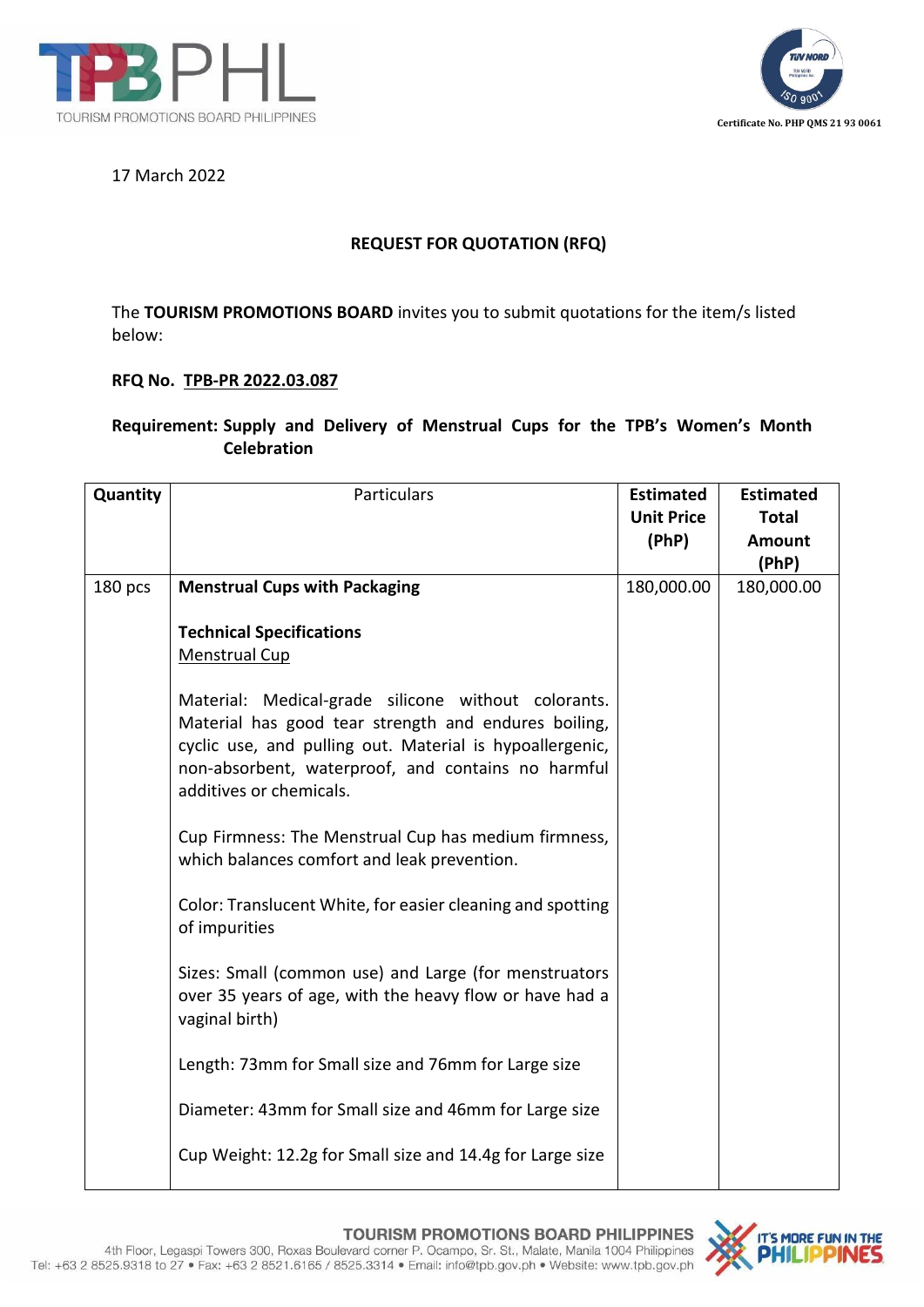| Maximum Capacity: 23ml for Small size and 29ml for                                                         |  |
|------------------------------------------------------------------------------------------------------------|--|
| Large size                                                                                                 |  |
| Practical Capacity: 18ml for Small size and 23ml for Large                                                 |  |
| size                                                                                                       |  |
| Stem: Long flexible stem, easy to cut for comfort, ribbed                                                  |  |
| for pulling the cup easily                                                                                 |  |
|                                                                                                            |  |
| Rim: Reinforced rim to prevent cup leakage                                                                 |  |
|                                                                                                            |  |
| Airholes: 4 airholes to relieve air pressure                                                               |  |
| Cup body: Includes capacity markings (7.5ml and 15ml)                                                      |  |
| and ribbed bottom                                                                                          |  |
|                                                                                                            |  |
| Packaging: Locally sourced and designed recycled Kraft                                                     |  |
| box with printed instructions                                                                              |  |
|                                                                                                            |  |
| Packaging -<br>Pouch - Locally sourced woven abaca pouch from Bicol.                                       |  |
|                                                                                                            |  |
| Box - Locally sourced and designed recycled Kraft box                                                      |  |
| with printed instructions                                                                                  |  |
|                                                                                                            |  |
| Whole Package Weight: 50g                                                                                  |  |
| <b>Target Delivery Date:</b>                                                                               |  |
| Complete Delivery is 7 calendar days upon receipt of the                                                   |  |
| NTP / Time: 7: 00 AM- 5:00 PM                                                                              |  |
|                                                                                                            |  |
| <b>ELIGIBILITY REQUIREMENTS</b>                                                                            |  |
| Must be a registered Filipino-owned company and<br>must be in operation for 1 year.                        |  |
| Must have an ongoing or completed similar                                                                  |  |
| contract within 1 year.                                                                                    |  |
|                                                                                                            |  |
| <b>TECHNICAL REQUIREMENTS</b>                                                                              |  |
| Articles of Incorporation, SEC,<br>DTI,<br>CDI,<br>1.<br>registration certificate, whichever is applicable |  |
| <b>Company Profile</b><br>2.                                                                               |  |
| 3.<br>List of ongoing and completed government and                                                         |  |
| private contracts for at least one (1) year whether                                                        |  |
| similar or not similar in nature to the project. The                                                       |  |
| format shall include the name of the client, title of                                                      |  |
| the project, amount of the contract, and duration                                                          |  |
| of the project.                                                                                            |  |